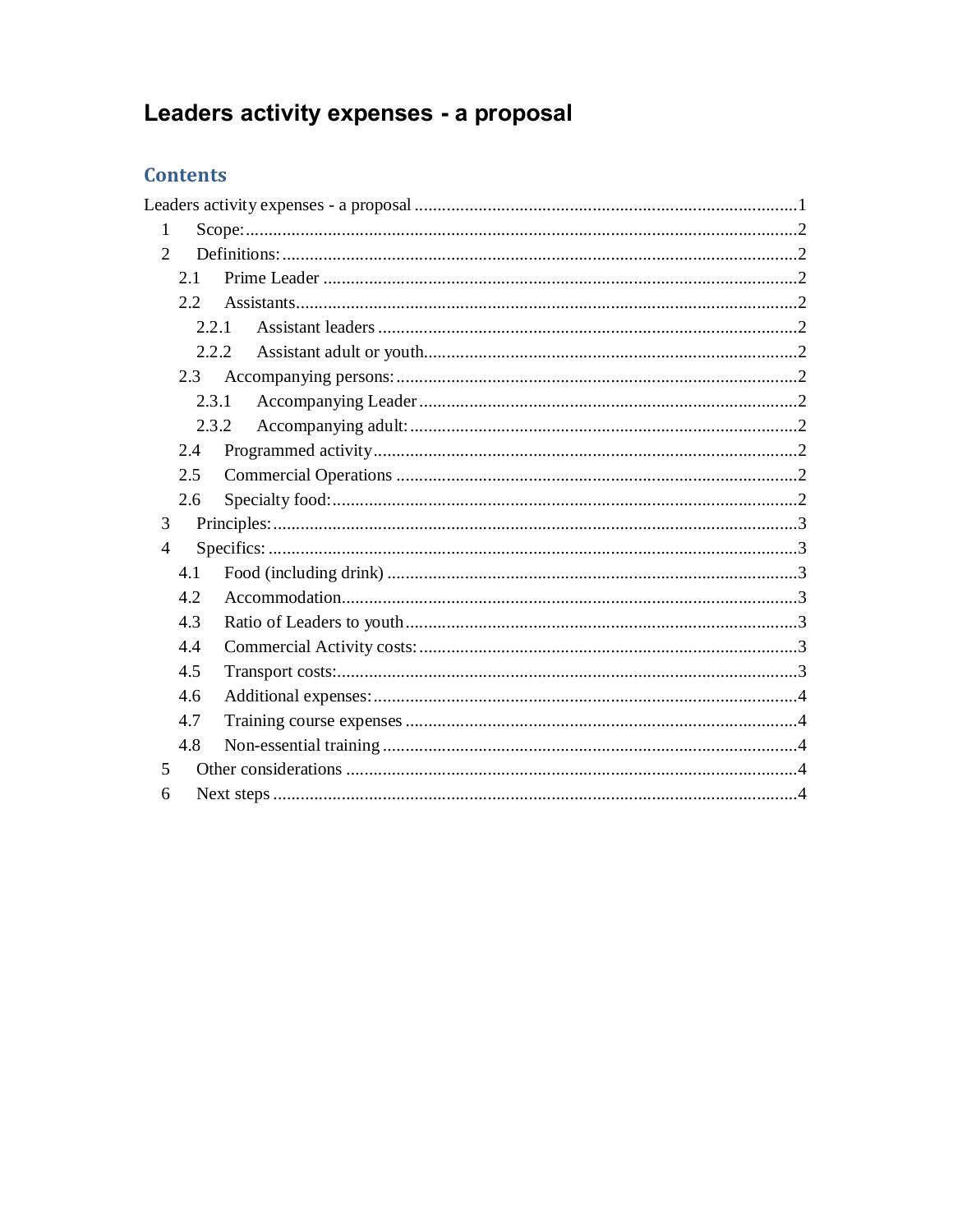# *1 Scope:*

This policy relates to Warranted Leaders and other adults' expenses incurred whilst involved in or supporting a programmed activity with a number of youth members. Such expenses may be incurred before, during or after the activity.

It also relates to official Scouts NZ training courses including Adult only courses and Leaders assisting with Youth courses.

## *2 Definitions:*

#### **2.1 Prime Leader**

The designated Leader who is responsible for the whole activity.

#### **2.2 Assistants**

#### 2.2.1 Assistant leaders

A Leader accompanying the party to ensure that an appropriate ratio of leaders to youth is maintained, including minimum numbers for safety reasons;

*or*

a Leader with specific skills or resources for the purpose of the activity, for example, someone with a firearms licence.

2.2.2 Assistant adult or youth

Any unwarranted adult accompanying the party with a specific role, such as a helper for a disabled child. For the purposes of this policy, this may include an older responsible youth not a member of the section, for example a Venturer assisting with a Cub activity.

## **2.3 Accompanying persons:**

2.3.1 Accompanying Leader

Any Leader accompanying the party without a specific role and not required to make up numbers.

2.3.2 Accompanying adult:

Any unwarranted adult accompanying the party without a specific role.

## **2.4 Programmed activity**

Any activity organised by the Brooklyn Scout Group that is advertised as open without favour to all qualifying youth members of a section.  $\exists$ Qualifying youth members makes provision for restrictions such as a minimum skill level or age. For example, a tramp may be restricted to those Scouts who have previously been on some related activity and whose abilities are therefore known to the Activity Leader.

## **2.5 Commercial Operations**

Any operation or facility provided for a charge to members of the public, including but not limited to entry cost, equipment hire, and accommodation, whether or not the operator is a for-profit organisation.

## **2.6 Specialty food:**

Food and drink which is considered a luxury, of an expensive nature, or not ordinarily provided to youth members.

This specifically excludes standard fare provided to maintain a healthy diet, for example wholesome food for adults when the youth prefer fast-food products.

<span id="page-1-11"></span><span id="page-1-10"></span><span id="page-1-9"></span><span id="page-1-8"></span><span id="page-1-7"></span><span id="page-1-6"></span><span id="page-1-5"></span><span id="page-1-4"></span><span id="page-1-3"></span><span id="page-1-2"></span><span id="page-1-1"></span><span id="page-1-0"></span>It also excludes special items purchased for dietary reasons, such as allergen free or vegetarian products.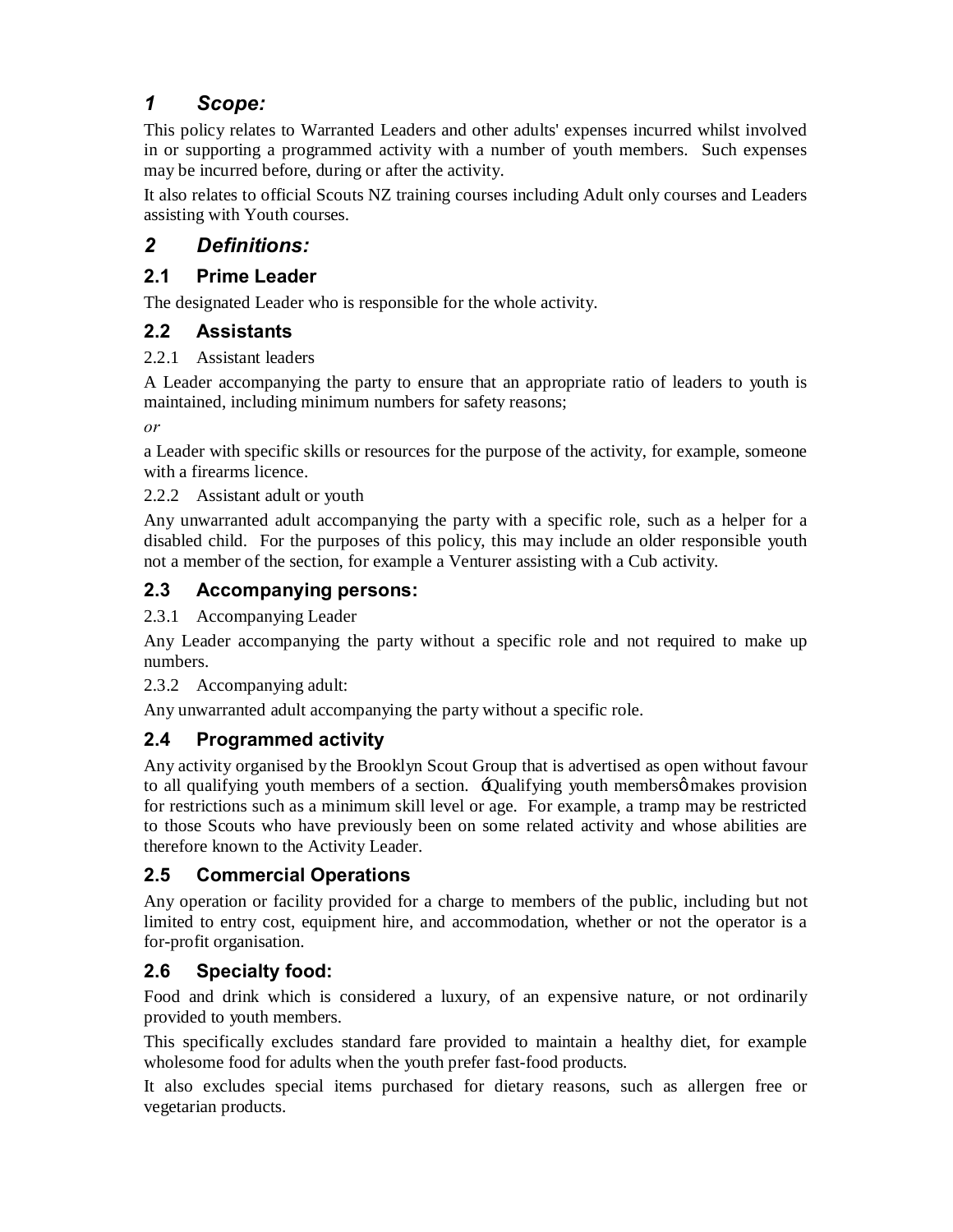# *3 Principles:*

Programmed activities are expected to have a net zero cost to the group over the course of a year. This may mean that some activities costs exceed income, while others are under.

Also, Programmed activities are run solely for the benefit of the youth. This would exclude activities organised by a Leader inviting youth along in order to spread costs.

Prime Leaders and Assistants should not be out of pocket for running an activity for the benefit of youth members. However, everyone should pay for their food.

All Leaders and adult expenses should be reasonable and restrained to keep the cost to youth members and/or the group affordable.

Expenses which the Leader would incur ordinarily when not acting as a leader will not be reimbursed.

The Prime Leader and Assistants  $\phi$  expenses subject to the above will be factored into the cost of the activity for youth members. Accompanying persons will bear a full share of costs.

# *4 Specifics:*

## **4.1 Food (including drink)**

For activities where communal food is provided, all adults will pay a proportional share.

If certain items are required for dietary reasons, either by an adult or a youth member, these shall be included in the communal food cost.

Any speciality foods purchased for other than dietary reasons shall be offered to all members of the activity; otherwise the cost will be borne by the purchaser. Where that food is only suitable for adults, the youth shall not contribute.

## **4.2 Accommodation**

Accommodation costs for the Prime Leader and Assistants of an activity will be spread across the other members of the party. Nevertheless, they may choose at their sole discretion to contribute to those costs.

Accompanying persons are expected to pay a full proportional share of accommodation costs.

#### *Alternative for debate:*

*All members of the party shall share accommodation costs equally.*

## **4.3 Ratio of Leaders to youth**

It is the Prime Leader<sub>®</sub> responsibility to determine the number of Assistants for the activity, and consequently determine those others who are simply accompanying the activity.

#### **4.4 Commercial Activity costs:**

Costs for entry and equipment hire to commercial operations will be reimbursed if the adult is specifically required to take part in the activity. If participation is optional, the adults will incur their own costs.

## **4.5 Transport costs:**

All members of the party not driving a vehicle or making their own way to an activity will be expected to contribute to a pool to reimburse vehicle mileage expenses. This includes family members of the drivers.

The pool will be distributed to the drivers dependent upon the type of vehicle.

There will be a standard scale of charges established, which will be reviewed at least annually.

<span id="page-2-6"></span><span id="page-2-5"></span><span id="page-2-4"></span><span id="page-2-3"></span><span id="page-2-2"></span><span id="page-2-1"></span><span id="page-2-0"></span>Where bulky equipment for the purpose of the activity is to be carried either in a vehicle or a trailer, the driver of the vehicle may be compensated over and above the standard rate.